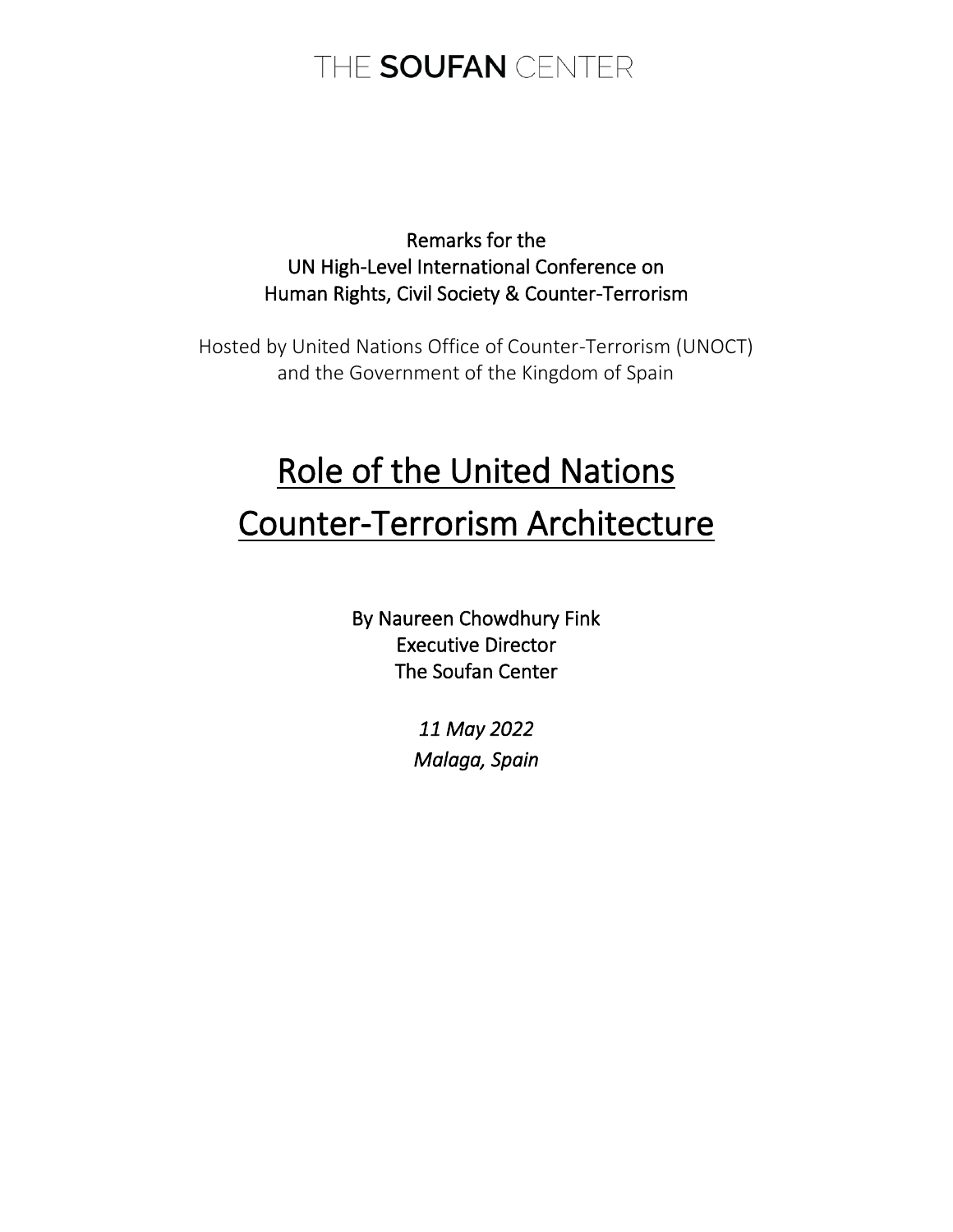#### About The Soufan Center

The Soufan Center (TSC) is an independent non-profit center offering research, analysis, and strategic dialogue on global security challenges and foreign policy issues, with a particular focus on counterterrorism, violent extremism, armed conflict, and the rule of law. Our work is underpinned by a recognition that human rights and human security perspectives are critical to developing credible, effective, and sustainable solutions. TSC fills a niche role by producing objective and innovative reports and analyses, and fostering dynamic dialogue and exchanges, to effectively equip governments, international organizations, the private sector, and civil society with key resources to inform policies and practice.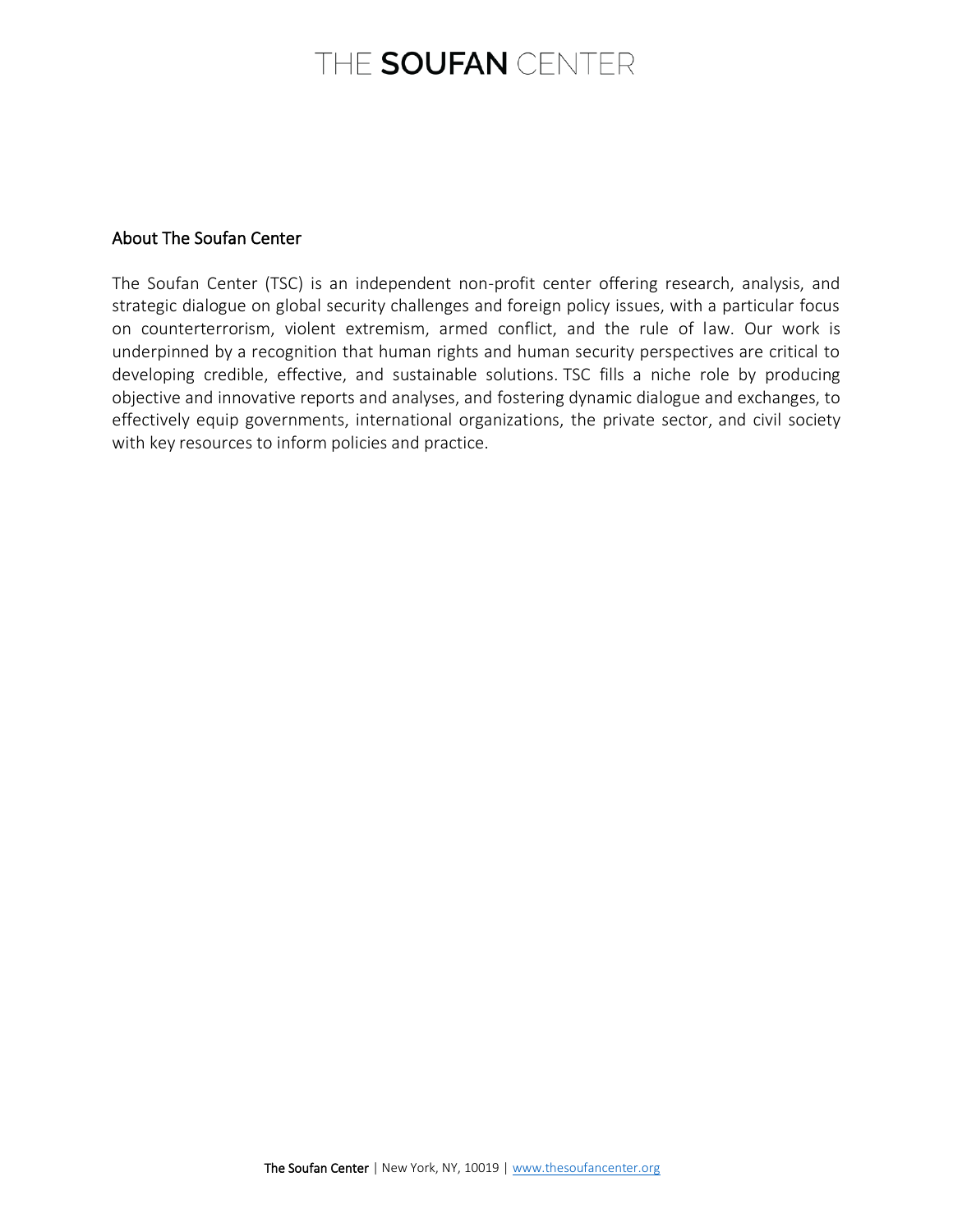Excellencies, Ladies & Gentlemen, Colleagues,

It is an immense pleasure and privilege to be among you again after these pandemic years, and I wish to thank the organizers, the United Nations Office of Counter-Terrorism and the Government of Spain, for hosting this conference and shining a light on these critical topics.

Much has been said in the course of the preceding sessions, and I hope to avoid repetition, but I will speak on four points: the role of the United Nations, the urgency of addressing protecting the rights and needs of victims, the integration of gender and finally, some reflections on moving us forward from consensus to application through the UN architecture.

First, I think it's valuable to take a step back consider that various actors in international counterterrorism will have their own roles and mandates, and consider the UN's comparative advantages in addressing international terrorism: the convening power of a body in which the whole world is represented; a platform  $-$  some say "bully pulpit"  $-$  that can reflect the moral compass of the international community; and a convergence of technical and political expertise at its fingertips, which can reach out from headquarters to the field, even in the most difficult of contexts. These make many of the outcomes more valuable, but can also pose challenges in building the kind of consensus and cooperation needed to move forward.

With these in mind, it is vital that the United Nations reinforces the obligations states have to uphold human rights and ensure that all efforts to counter terrorism and violent extremism promote and protect these, and I second the Special Rapporteur's statement this morning at the session on victims. This is not only a legal obligation and a moral imperative, but an operational necessity and while the latter should not be the overriding imperative it cannot be sidelined, in particular for counterterrorism practitioners in the field.

We have heard from many of the speakers already how violations of human rights breed distrust and disenchantment with governments and states, and support for groups that can offer alternatives perceived as just and fair. We have seen that violations of human rights can reinforce narratives about injustice, marginalization, and exclusion and perpetuate structural conditions that perpetuate inequalities. We have seen that the use of torture, coercive interrogations, and the sidelining of the rule of law have reinforced the worst narratives and undermined the credibility of actors seeking to reinforce and strengthen the rule of law.

The Global Counter-Terrorism Strategy was remarkable for crafting a comprehensive approach that recognized that counterterrorism could not be successful and sustainable if it did not foster the promotion and protection of human rights. But its implementation – and compliance with Security Council obligations – is still a work in progress for most states. Moreover, although the Security Council and General Assembly have made tremendous headway in incorporating human rights into resolutions and guidelines, there are few open and transparent measures to hold states publicly accountable for compliance – and it's worth noting many human rights obligations do not originate in counterterrorism resolutions but in international treaties.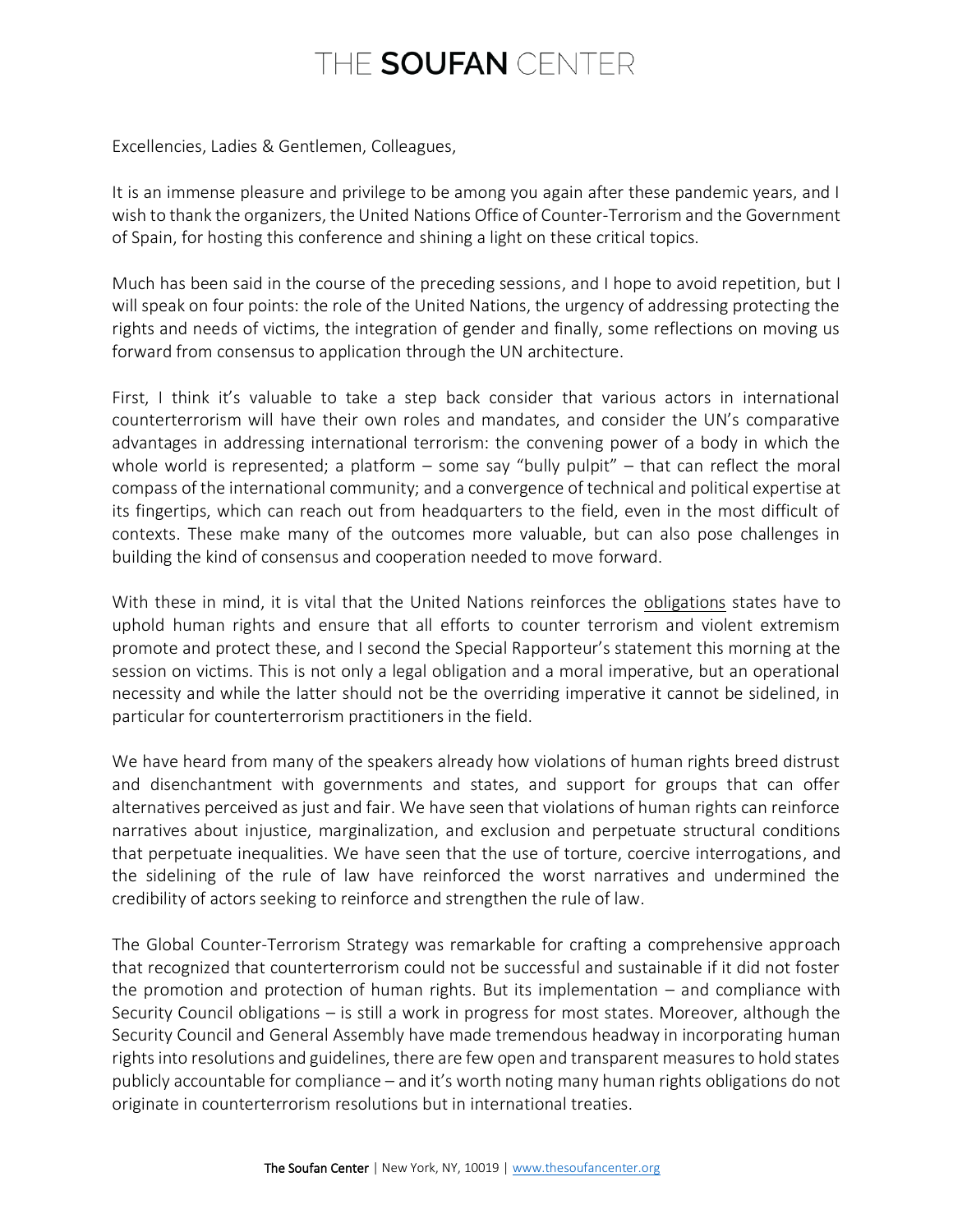Building on the burgeoning consensus heard here in Malaga, it will be critical to have opportunities in the near future to take stock and assess progress and impact of these measures, as well as commitments on human rights, gender, and civil society that have been made in other UN fora.

Ladies and gentlemen,

I come to the second point, supporting victims and survivors. It was a great honor in a previous role to be a founding member of the Group of Friends on Victims and the UN has been integral in elevating the focus on victims in international counterterrorism efforts. A critical component of this is accountability for those who perpetrate terrorist and war crimes, and there has been a globally low level of accountability for Daesh perpetrators, with some few exceptions.

In Syria and Iraq, the so-called Islamic State's campaign of genocide against the Yezidi community has left many thousands still traumatized by sexual violence, including abductions, sexual slavery, human trafficking, and murder—with many thousands still in captivity. Despite the findings of [UNITAD](https://thesoufancenter.org/intelbrief-2022-february-7/) that ISIS had perpetrated genocide and war crimes, [accountability](https://thesoufancenter.org/wp-content/uploads/2021/06/TSC-Issue-Brief_Bringing-Terrorists-to-Justice_June-2021.pdf) remains elusive with only a handful of successful prosecutions in Western countries. Many foreign fighters associated with ISIS continue to languish in [makeshift camps](https://thesoufancenter.org/intelbrief-2021-november-1/) with little hope of repatriation or accountability, delaying prospects for investigations and prosecutions in their home countries. I would like to echo the Special Rapporteur's reminder today that prosecutions based solely on membership and travel are insufficient, in particular in light of the serious crimes perpetrated by terrorist groups.

Reports suggest that the presence of foreigners exacerbated the prospects for violence, exemplified by the recent trial and conviction of ISIS "Beatles" members El Shafee El Sheikh and Alexanda Kotey, which highlighted not only the brutality used by ISIS against civilians but the treatment of hostages, many of whose fates remain undetermined, with families left standing too often alone to fight for the safe returns of loved ones. The UN must be on the forefront of increased support to victims and survivors, including hostages and their families, and ensure that groups perpetrating these crimes are held accountable under the law.

Groups like ISIS also explicitly utilized gendered recruitment narratives and the lack of accountability speaks to a lack of commitment to challenging such narratives. This brings me to my third point, the issue of integrating gender throughout counterterrorism efforts. There are often concerns about this being a box ticking exercise and guarding against that; for many years, there was no box really until resolution 2122 in 2013, and then of course resolution 2242, so I am grateful for that progress. However, there is a risk that in the relatively slow process of seeking to mainstream gender there have been lost opportunities to ensure that gendered analyses inform the conceptualization, development, implementation, and assessment of UN Counterterrorism and PVE efforts, with only a few exceptions. Too often, actions have been premised on very narrow notions of the role – singular – of women and an assumption of their roles as victims, or associated with children; or that integrating gender simply meant inviting more women. Instead, as we heard from so many great speakers on Monday and Tuesday, this means considering the multiple – and sometimes overlapping – roles of women in relation to terrorism and the gendered dimensions of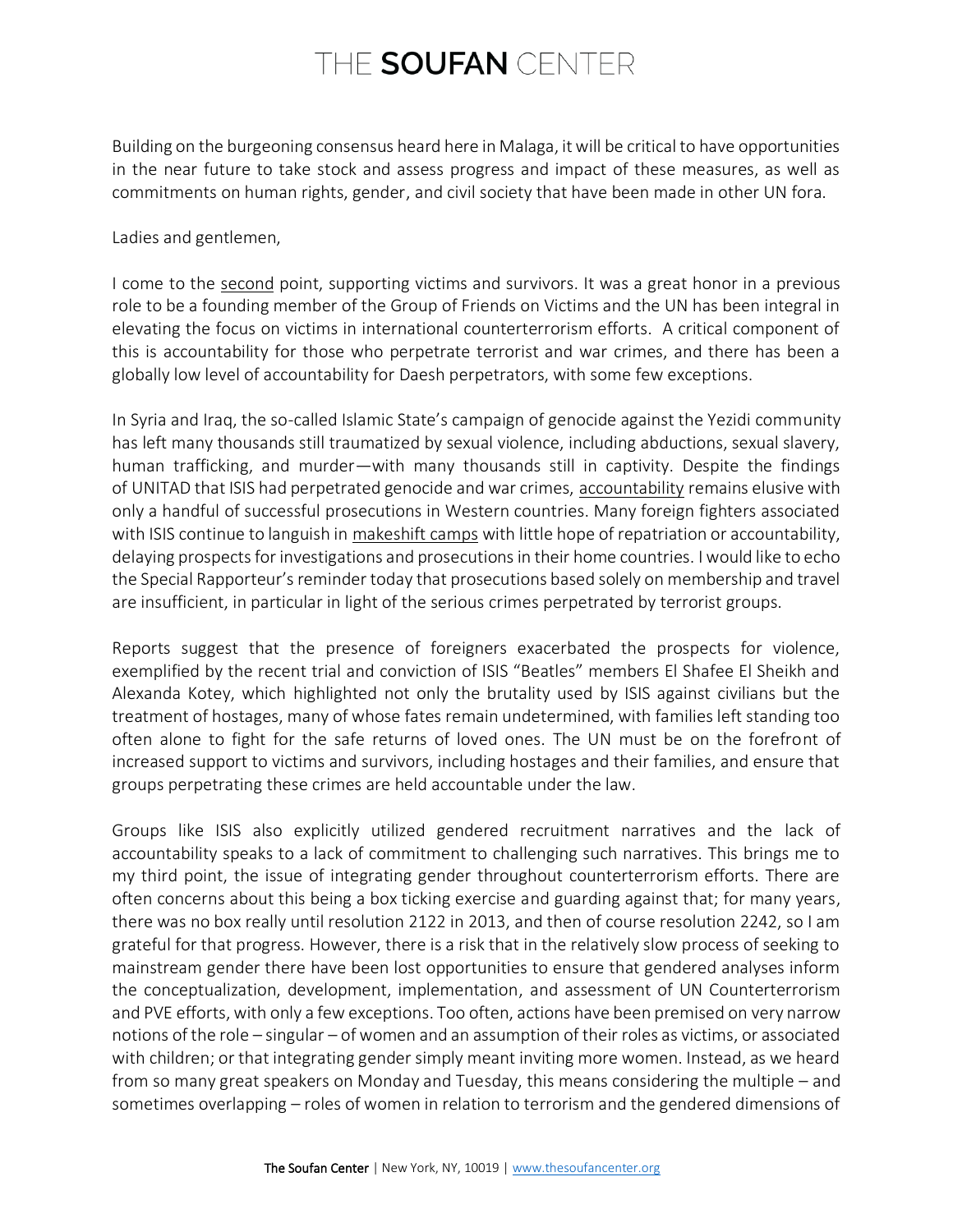risks and needs of men, women, and youth or children in creating projects and programs, but also creating dedicated projects to ensure the protection of women's human rights in counterterrorism contexts, ranging from law enforcement and border security measures, to countering terrorism financing and PVE initiatives.

Fourth and finally, I would like to reflect on some concrete ways in which we can move from the consensus widely reflected in Malaga towards meaningful progress and implementation through the UN architecture. This means integrating some critical questions and challenges into the discussions, such as how to reflect the vast *diversity* of civil society meaningfully in UN CT processes; how to *fund, manage, and create mechanisms that are legitimate and credible* – which can sometimes mean slow and bureaucratic – but also *dynamic and inclusive*. I have had the privilege of working on these issues from multiple perspectives and have found many existing opportunities and tools that may be considered:

- Donors and partners for UN projects have important roles in ensuring that an analysis of human rights and gender implications are presented in the early stages of project development, and promoting consultations with civil society organizations in developing these; continue that dialogue throughout the implementation and assessment; ensure that the UN Human Rights Due Diligence Policy and the principles it enshrines are applied to all UN-developed and delivered counterterrorism initiatives;
	- o violations of human rights obligations in the name of counterterrorism should result in the pause or cessation of UN counter-terrorism assistance;
	- o Global Compact members might consider town-hall like meetings on imminent policy initiatives, whether resolutions or large-scale programs, to inform the development of proposals and feedback to donors or penholders;
- The Security Council should foster greater transparency with regard to states' compliance with counterterrorism resolutions, including the need to ensure compliance with international law, international human rights law, and international humanitarian law; there could be increased use of mechanisms like the *Informal Interactive Dialogues (IID)* and *Arria Formula* meetings by member states seeking to table a resolution, to ensure opportunities for experts and civil society members to inform the deliberations;
- The Counter-Terrorism Committee (CTC) could require the development of an *annual human rights impact assessment report*, drawing on the cumulative insights gained from assessments visits, CTED's thematic branch and the Global Research Network, on the longer-term impacts and implications for human rights of Council resolutions. Moreover, there should be greater focus on CTED follow up with states on their human rights recommendations from visits, which was great to hear from their remarks yesterday, but which too often do not get sufficient attention in dialogues with states; such a report could also inform the GA's review of the GCTS;